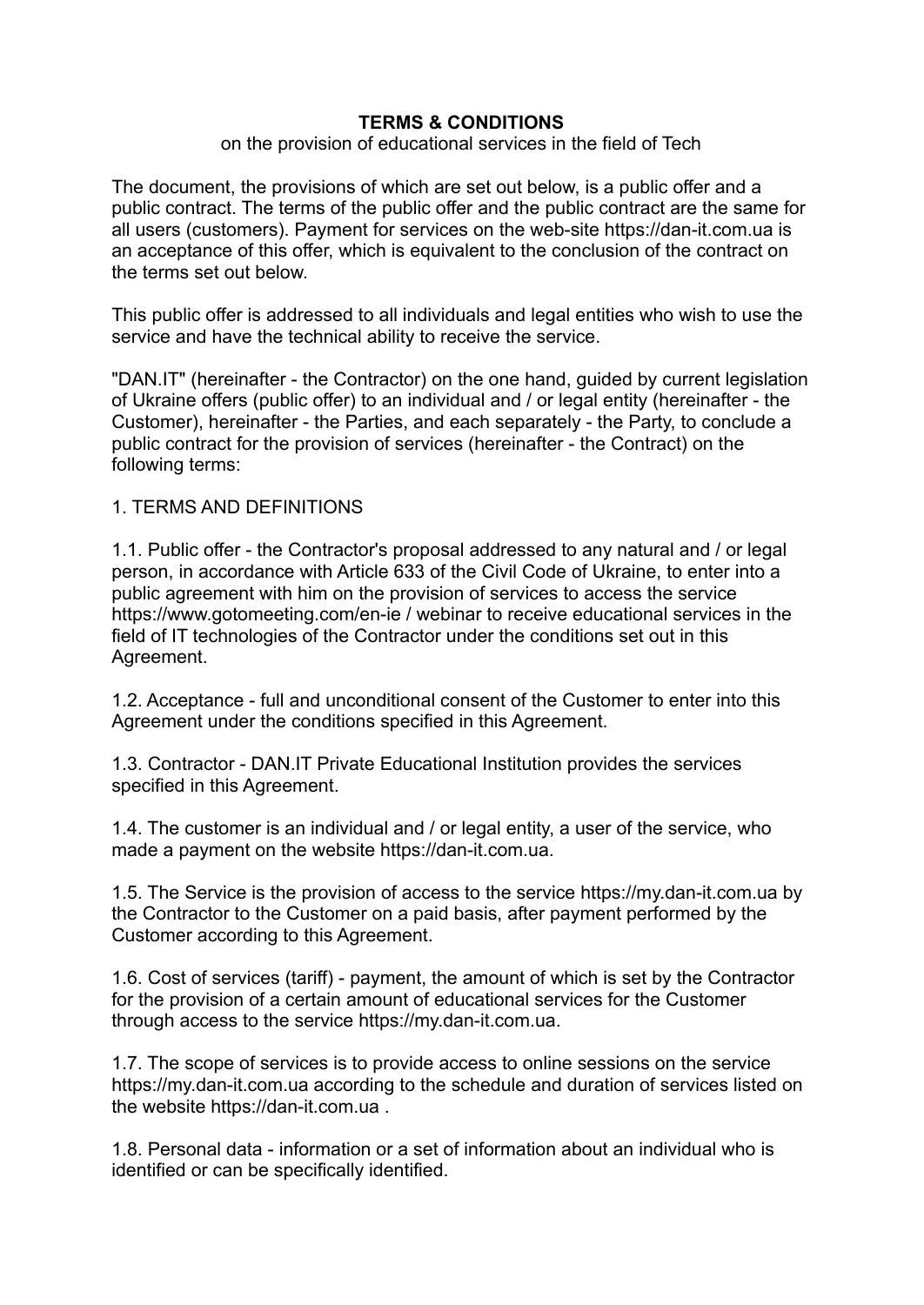1.9. The subject of personal data - a natural person in respect of whom, in

accordance with applicable law, the processing of personal data is performed.

1.10. Consent of the subject of personal data - any voluntary expression of the will of an individual to grant permission to process his personal data in accordance with the stated purpose of their processing. Payment on the website https://dan-it.com.ua involves the consent of the subject of personal data for their processing.

1.11. Account is a set of information about the Customer provided by him.

1.12. Web browser service plugin - a program that runs in a web browser and extends the functionality of the service.

1.13. Cookies are files that contain a small amount of data that the service https://my.dan-it.com.ua transmits to the Customer's web browser, and they are stored on the hard disk of the Customer's computer. Cookies are used https://my.dan-it.com.ua to identify the Customer on subsequent visits to the service https://my.dan-it.com.ua, which in turn simplifies the interface and site navigation. In other cases, https://my.dan-it.com.ua keeps cookies anonymous service information that in no way relates to the identity of the Customer. The customer may prohibit the use of cookies in his web browser at any time, but this may lead to the incorrect operation of certain services https://my.dan-it.com.ua.

## 2. GENERAL PROVISIONS

2.1. Based on the terms and conditions specified in this Agreement, the Contractor provides the Customer, and the Customer accepts services to access the service https://my.dan-it.com.ua only after the Customer makes payment on the website https: // dan-it .com.ua and an account is created.

2.2. Registration data is sent by the Customer within 24 hours from the date of payment.

2.3. The service is provided on a paid basis by providing access to the service https://my.dan-it.com.ua.

2.4. The terms of this Agreement are from the moment of payment to the moment of performance of its duties in full by the Contractor.

2.5. All changes and additions to this Agreement are published on the Contractor's website.

2.6. All terms of this Agreement are binding on both the Customer and the Contractor. Before using the Service, the Customer is obliged to read the terms of this Agreement. If the Customer does not agree with the terms of this Agreement, he is not entitled to use the services.

2.7. In case of disagreement of the Customer with the changes made by the Contractor to this Agreement or with the new tariffs for the Service, the Customer must terminate the use of the service.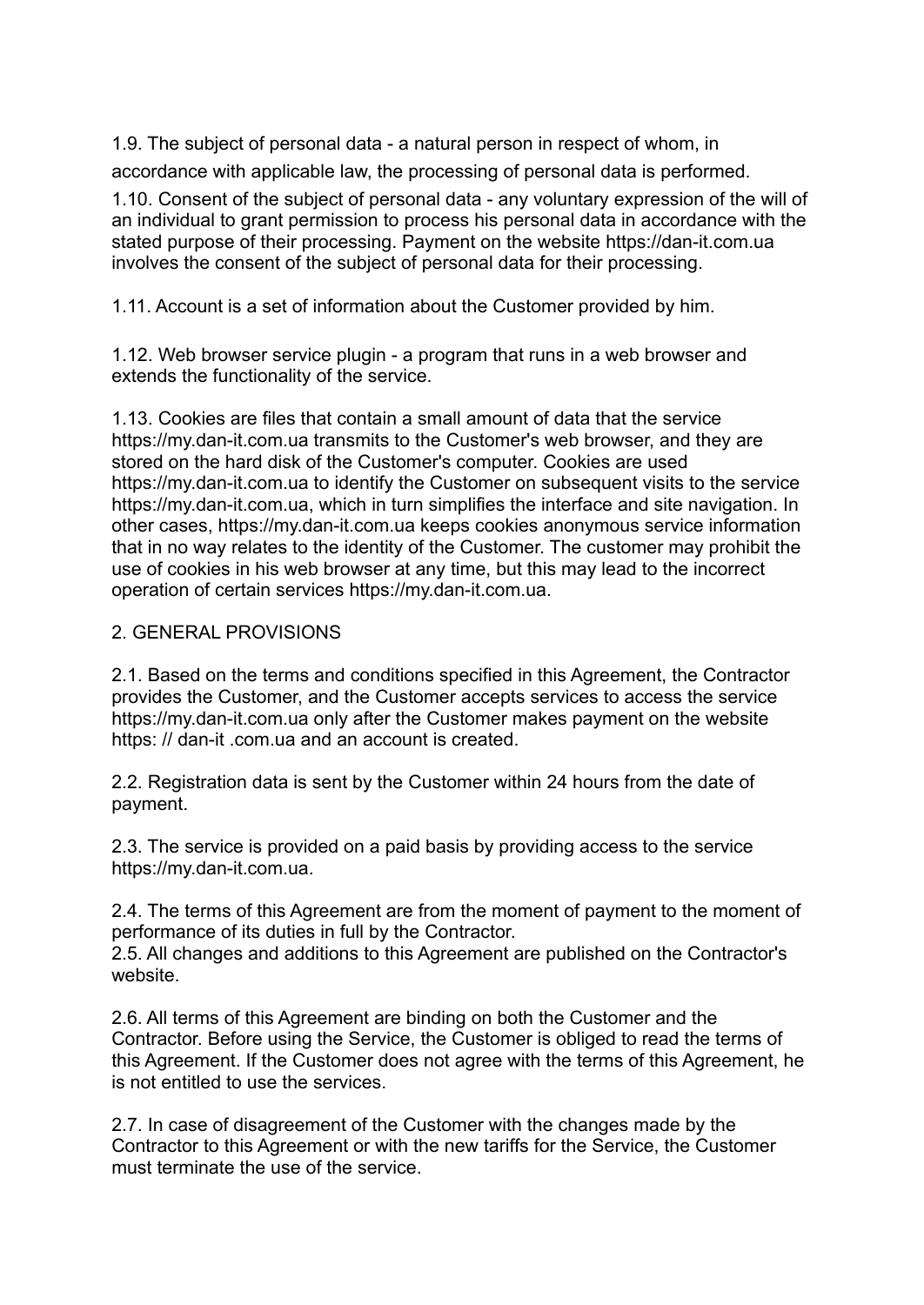2.8. The Customer - a personal data subject who has made a payment on the site, agrees to the processing of his personal data in the personal data base of the Contractor, and also agrees to receive regular emails from the service.

## 3. PROCEDURE FOR PROVISION OF SERVICES

3.1. The provision of services begins after the Customer makes payment on the site, without its written signature by the Parties. The current Agreement has legal force in accordance with Art. 633 of the Civil Code of Ukraine and is equivalent to the Agreement signed by the Parties.

In accordance, the customer who made the payment on the site is considered to be familiar with this Agreement and agrees to all its terms.

3.2. Services under this Agreement are provided to the Customer on a paid basis.

3.3. The fact of receiving the Services by the Customer - an individual is confirmed by payment by such Customer for the Contractor's Services. The Contractor is obliged to send the Customer a receipt for payment for the Services.

3.4. The fact of receipt of Services by the Customer - a legal entity is confirmed by the Act of acceptance-transfer of services (hereinafter - the Act), signed by the Parties (or signed by the Contractor unilaterally in cases provided by this Agreement). The Contractor is obliged to send the Customer a signed invoice (invoice) and a signed Act in 2 copies by mail (previously, an electronic copy of the invoice and the Act may be sent by e-mail or facsimile). The Customer is obliged within 3 (three) working days from the date of receipt of the Act to sign it and send to the Contractor by mail the 2nd copy of the Act, and in case of disagreement with the signing of the Act - his written objections.

If within 1 (one) month from the moment of sending the Act to the Customer, the Contractor does not receive the 2nd copy of the Act signed by the Customer or written objections against signing the Act, the Contractor signs the Act of acceptance-transfer unilaterally.

# 4. RIGHTS AND OBLIGATIONS OF THE PARTIES

4.1. The Contractor undertakes:

4.1.1. Provide services to the Customer in accordance with the paid volume of services.

4.1.2. Notify the Customer about interruptions in the service https://my.dan-it.com.ua.

4.2. The Contractor has the right to:

4.2.1. Stop providing paid services from the moment of their expiration.

4.2.2. Change the procedure for providing services and their cost without re-signing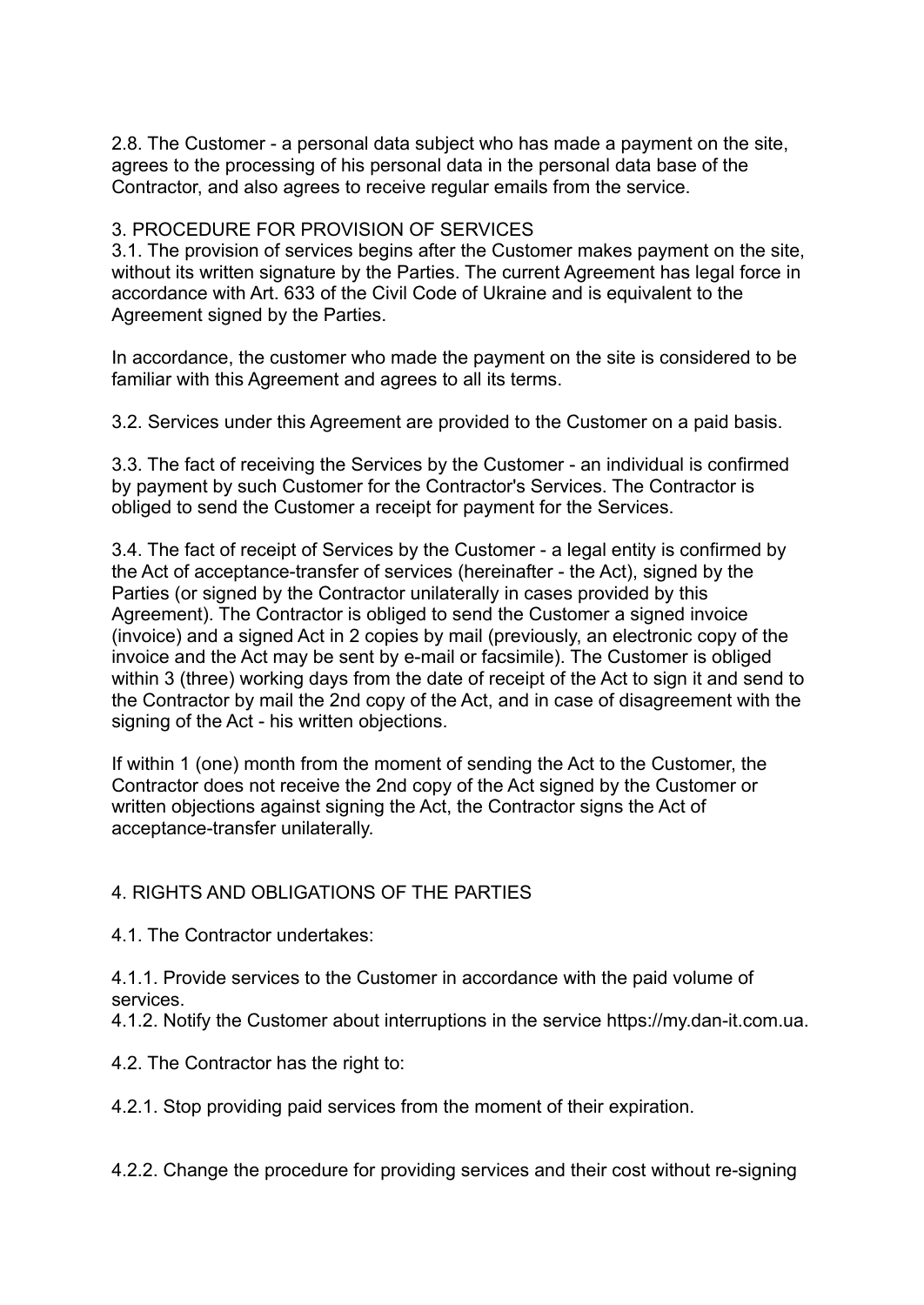this Agreement by publishing changes on its website https://dan-it.com.ua and notifying the Customer at least 1 (one) day prior to changes, to the email specified by the Customer on stage of payment on the website https://dan-it.com.ua.

4.2.3. Disclose any information, if necessary, in accordance with the legislation of Ukraine, at the request of authorized government agencies, as well as to ensure the proper functioning of the service https://my.dan-it.com.ua or protection of the Contractor and the Customer (s), if it does not contradict the relevant Constitutional rights of citizens and the current legislation of Ukraine.

4.3. The customer undertakes:

4.3.1. When using paid services, pay for the Contractor's services on time in the amount, procedure and terms stipulated by this Agreement.

4.3.2. Adhere to the terms of this Agreement.

4.3.3. Do not resell, do not provide the results of services under this Agreement to third parties.

4.3.4. Get acquainted with the Agreement, the conditions of providing selected services, and comply with their requirements.

4.3.5. Keep all network details (logins, passwords) secret.

4.4. The customer has the right to:

4.4.1. Receive information about services, tariffs.

4.4.2. Refuse to receive letters from the service https://my.dan-it.com.ua. 4.4.3. Do not install the service plug-in for a web browser or remove it at any time.

5. RESPONSIBILITY OF THE PARTIES

5.1. The Parties shall be liable for non-performance or improper performance of obligations under this Agreement in accordance with this Agreement and the current legislation of Ukraine.

5.2. The Contractor shall not be liable for the actions of the Customer in relation to third parties or third parties in relation to the Customer and possible losses.

6. COST OF SERVICES, PROCEDURE AND TERMS OF PAYMENT

6.1. The Customer pays for the Service at the rates set by the Contractor on the website https://dan-it.com.ua. The Contractor reserves the right to change the established tariffs in case of changes in market conditions or in other significant circumstances. The Customer at its discretion chooses the tariff from the current ones, according to which it will pay for the Service.

6.2. Payment for services is made on a subscription basis. In case of non-payment within the specified period, the Contractor does not provide services.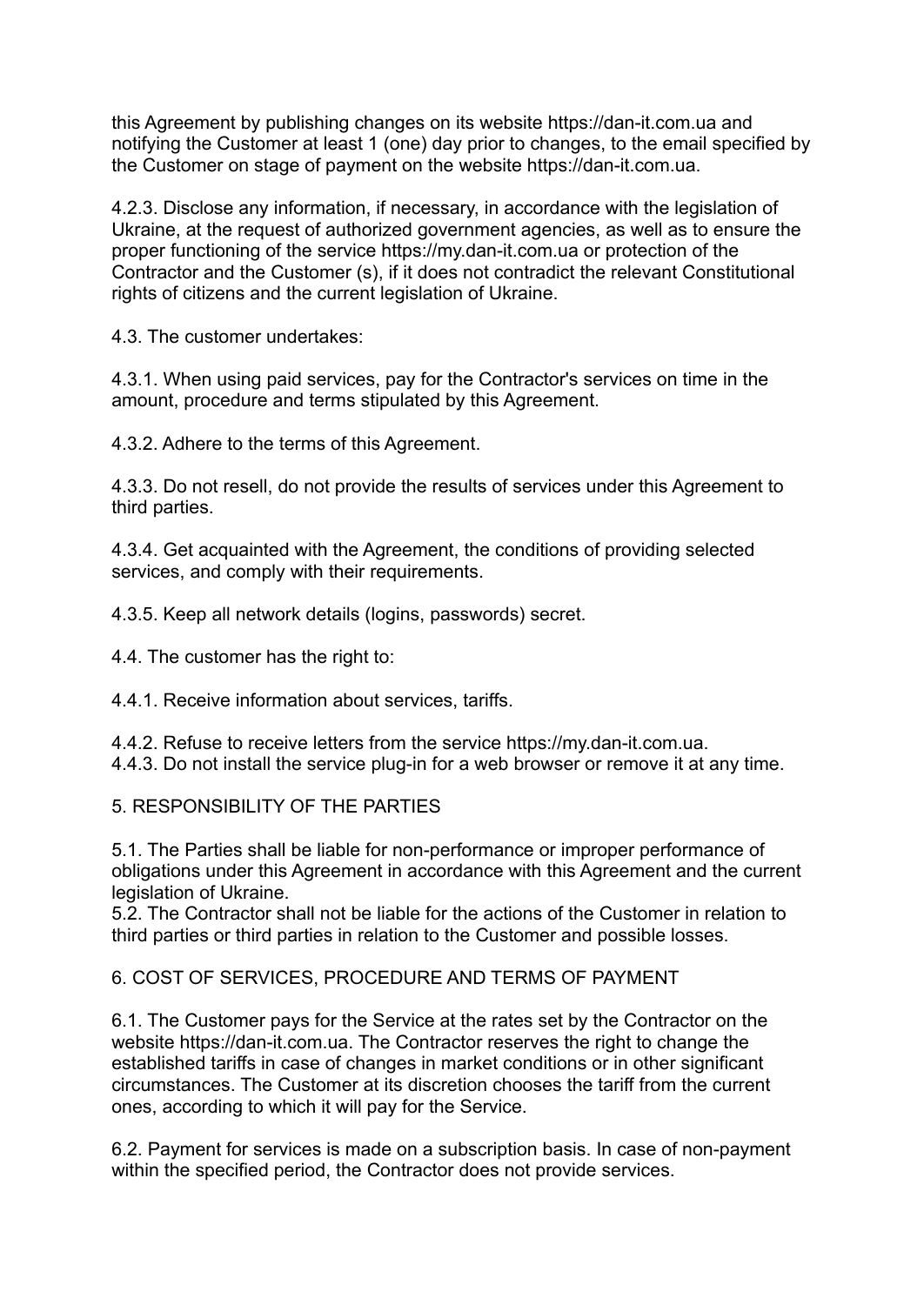6.3. Payment for services is made by the Customer on the website https://dan-it.com.ua. Sending by the Customer to the Contractor's e-mail address registration data confirming payment for the Contractor's services is a proper confirmation of the Contractor's provision of services.

### 7. CIRCUMSTANCES OF FORCE MAJEURE

7.1 The Parties shall be released from liability for non-performance or improper performance of their obligations in the event that such non-performance or improper performance occurred due to force majeure. Force majeure includes fires, earthquakes, other natural phenomena, natural disasters, actions of third parties, failure in electricity supply and communications used to provide services, the adoption of acts of public authorities and other circumstances beyond the control of the Parties that prevent timely, complete and proper performance by the Party of its obligations under this Agreement.

7.2. In the event of force majeure, the Party under its influence shall notify the other Party within 5 days of the occurrence of such circumstance or of the possibility for such Party to notify the other Party of the occurrence of the circumstance. Upon cessation of force majeure, the Party under its influence shall notify the other Party of such cessation within 5 days from the end of the force majeure or from the moment such Party has the opportunity to notify the other Party of the cessation of force majeure.

# 8. PROCEDURE FOR SETTLEMENT OF DISPUTES

8.1. All disputes arising under or related to this Agreement shall be resolved through negotiations between the Parties.

8.2. If the dispute cannot be resolved through negotiations, it shall be resolved in court in accordance with the established jurisdiction and jurisdiction of such dispute in accordance with the current legislation of Ukraine.

9. TERM OF THE AGREEMENT, THE PROCEDURE FOR ITS CHANGES AND **TERMINATIONS** 

9.1. This Agreement shall enter into force for the Parties from the moment of payment for the services by the Customer until the Contractor fulfills his obligations.

9.2. The Customer has the right to terminate the contract unilaterally by notifying the **Contractor** 

9.3. Funds credited to the Contractor's bank account upon termination of the Agreement shall be returned to the Customer and reimbursed in full if the Customer notifies the Contractor of the termination of the Agreement within 14 (fourteen) days from the date of payment.

9.4. If the Customer notifies the termination of the contract after the expiration of 14 (fourteen) days from the date of the first payment, the funds credited to the date of